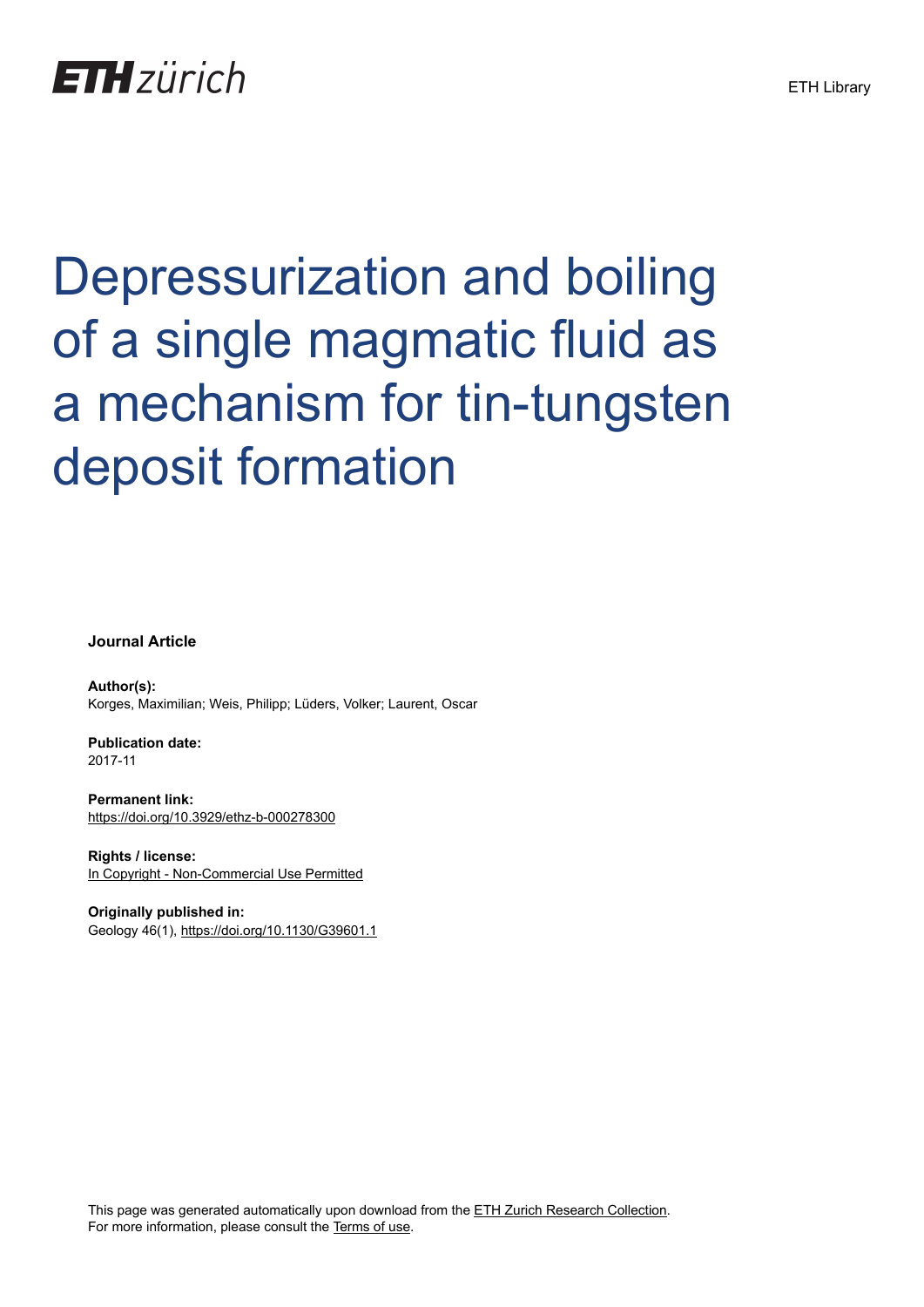This is the Green Open Access version of: [Korges,](javascript:;) M., [Weis,](javascript:;) P., [Lüders,](javascript:;) V., [Laurent,](javascript:;) O., 2018. Depressurization and boiling of a single magmatic fluid as a mechanism for tin-tungsten deposit formation. Geology, v. 46, no. 1, p. 75–78. Original publication see: https://doi.org/10.1130/G39601.1

### **Depressurization and boiling of a single magmatic fluid as a mechanism for tin-tungsten deposit formation**

#### **Maximilian Korges1, Philipp Weis1, Volker Lüders1, and Oscar Laurent<sup>2</sup>**

<sup>1</sup>GFZ German Research Centre for Geosciences, Telegrafenberg, 14473 Potsdam, Germany

<sup>2</sup>ETH Zurich, Institute of Geochemistry and Petrology, 8092 Zurich, Switzerland

#### **ABSTRACT**

Tin (Sn) and tungsten (W) mineralization are often associated with each other in relation to highly evolved granites, but economical ore grades are restricted to rare global occurrences and mineralization styles are highly variable, indicating different mechanisms for ore formation. The Sn-W Zinnwald deposit in the Erzgebirge (Germany/Czech Republic) in the roof zone of a Variscan Li-F granite hosts two contrasting styles of mineralization: 1) cassiterite (Sn) in greisen bodies and 2) cassiterite and wolframite (W) in predominantly sub-horizontal quartz-rich veins. The relative timing and causes for ore formation remain elusive. Studies of fluid inclusion assemblages in wolframite, cassiterite and quartz samples from greisen and veins by conventional and infrared microthermometry and LA-ICP-MS analyses have revealed compelling evidence that all elements required for the formation of the Zinnwald Sn-W deposit were contained in a single parental magmatic-hydrothermal fluid that underwent two main processes: 1) fluid-rock interaction during Sn-greisen formation and 2) depressurization and vapor loss leading to ore precipitation in quartz-Sn-W veins. The results also show that fluid inclusion assemblages in ore minerals can document fluid processes that are absent in the fluid inclusion record of gangue minerals. The study further highlights the role of phase separation in the formation of W-rich Sn-deposits and indicates that W-deposits in distal parts of evolved granites may be restricted to fluids derived from deeper-seated plutons.

#### **INTRODUCTION**

Natural enrichments of tin (Sn) and tungsten (W) to economic grades are typically associated with evolved A- or S-type granites in major orogenic settings (e.g., Romer and Kroner (2016) and references therein). Sn, W or Sn-W mineralization are hosted in metasomatized roof zones (greisen) and/or hydrothermal veins, which can be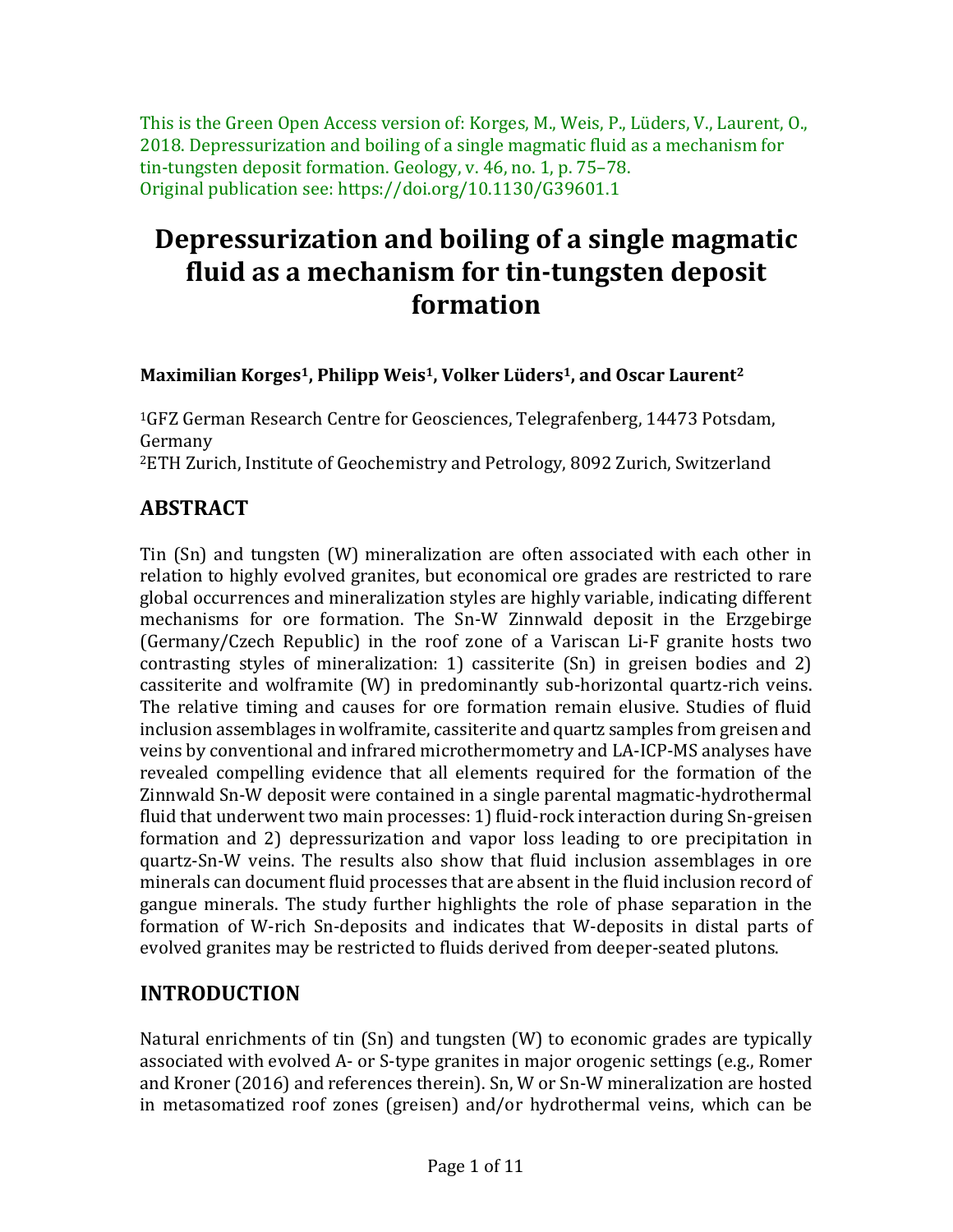located proximal within the intrusion, e.g., Erzgebirge, Germany/Czech Republic (Stemprok, 1967) and East Kemptville, Canada (Halter et al., 1998), or may extend to more distal parts into the surrounding rocks, e.g., Panasqueira, Portugal (Kelly and Rye, 1979) and Pasto Bueno, Peru (Landis and Rye, 1974). However, fluid sources and pathways as well as their temporal and spatial evolution which lead to Sn-W ore precipitation often remain debated.

Within the same deposit, precipitation of cassiterite, wolframite and other ore minerals have occurred contemporaneously or successively, indicating that several geologic controls can trigger ore deposition. Greisen formation has mainly been attributed to hydrolysis of feldspars (Stemprok, 1987; Stemprok and Sulcek, 1969) by magmatic fluids, with pH decrease leading to Sn precipitation (Schmidt, 2016). Snvein formation at Mole Granite, Australia (Audétat et al., 2000) and W-Sn-vein formation at Vaulry, France (Vallance et al., 2001) are related to mixing of magmatic and meteoric fluids. W-mineralization at Panasqueira has been attributed to fluidrock reactions of W-rich, Fe-poor magmatic fluids with Fe-rich metasedimentary host rocks (Lecumberri-Sanchez et al., 2017). Phase separation has further been identified as a potential mechanism for ore deposition, albeit with a subordinate efficiency to form an economic ore deposit (Heinrich, 1990). About half of the global W production comes from vein, stockwork, breccia, and porphyry deposits and only 5% from disseminated greisen mineralization, which in contrast is the main source for Sn (Pitfield et al., 2011).

Infrared microthermometry and LA-ICP-MS analyses of fluid inclusion assemblages (FIA) in ore minerals such as cassiterite and wolframite can provide direct insights to temperature, salinity and chemistry of ore-forming fluids (Lüders, 2017), but LA-ICP-MS analyses of ore-hosted fluid inclusions (FIs) require a very precise documentation of the location of fluid inclusions prior to ablation (Kouzmanov et al., 2010).

#### **THE ZINNWALD SN-W DEPOSIT**

The Zinnwald/Cínovec deposit is located on both sides of the German/Czech border in the eastern part of the Erzgebirge, which is part of the Saxothuringian Zone of the Variscan Orogeny (Fig. 1). The deposit is related to the evolved Li-F Zinnwald granite (Förster et al., 1998) and hosts two mineralization styles: 1) Sn in greisen (Fig. 1B) and 2) proximal Sn-W-veins (Fig. 1D) within the metasomatized roof zone of the granitic intrusion (Appendix for detailed geology). Fluid inclusion microthermometry in quartz and cassiterite from tin-tungsten deposits in the Erzgebirge showed a predominance of intermediate-density fluids and temperatures between 360 and 400 °C for ore formation (Thomas, 1982). Studies of wolframite-hosted fluid inclusions from the Zinnwald deposit yielded homogenization temperatures between 300 and 360 °C and variable salinity (Lüders, 1996). Few LA-ICP-MS measurements of fluid inclusions in quartz from the Zinnwald Sn-W deposit have been performed in rare boiling assemblages at higher temperatures of ca. 470 °C (Heinrich et al., 1999). However, the fluid evolution in Zinnwald and ore formation remains debated. For this study, we collected samples from quartz veins from the German part of the mine at the northern flank of the granite (Fig. 1A). Additional historic samples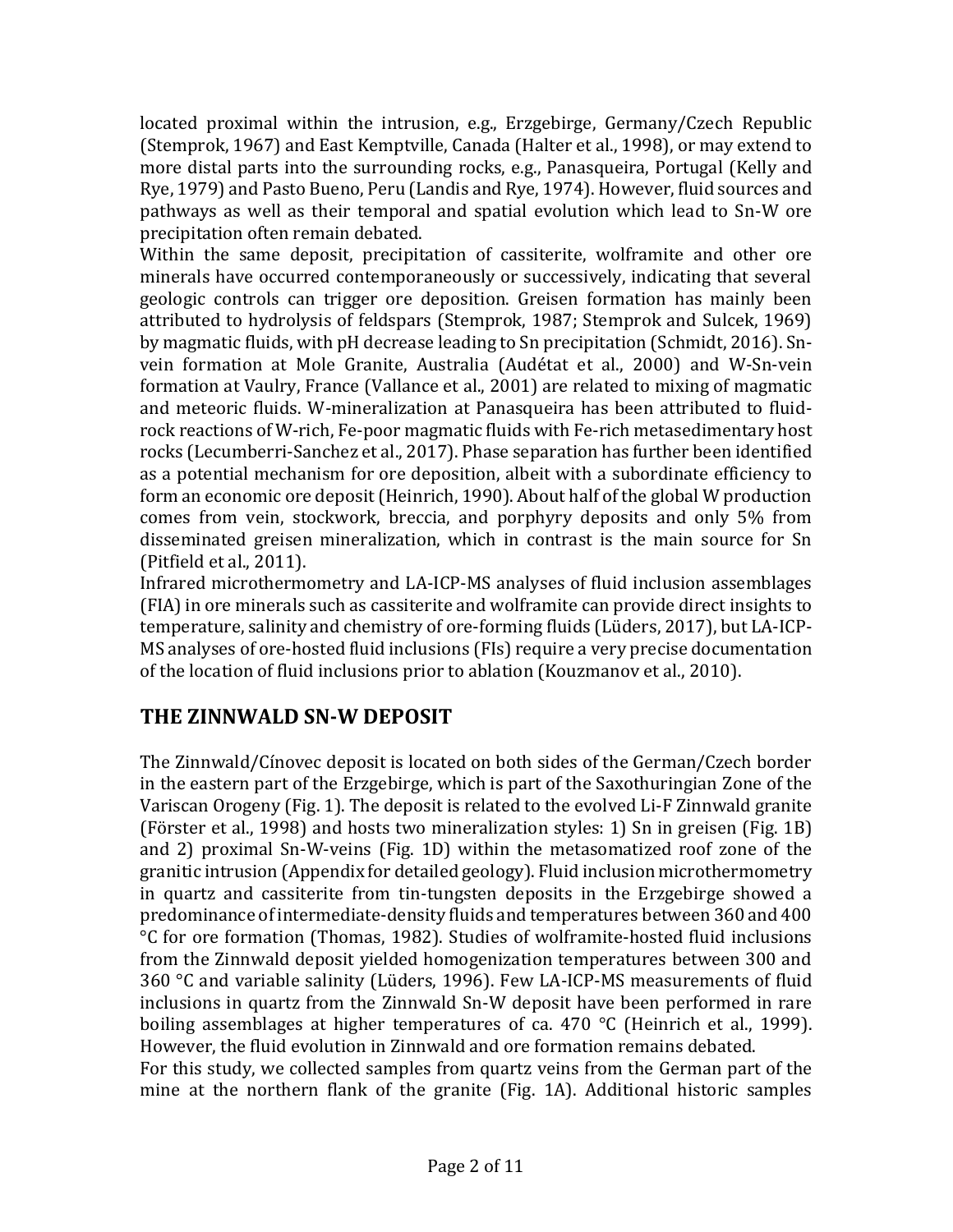containing euhedral crystals of cassiterite, wolframite and quartz were provided from mineral collections. Fluid inclusion in 25 selected samples of quartz and ore minerals were studied by microthermometry (convectional and infrared), isotope ratio mass spectrometry and LA-ICP-MS (see Appendix for detailed method description).



**Figure 1. A:** Schematic cross section through the roof zone of the Zinnwald granite showing the sampling area (adit) with greisen and vein-type mineralization. **B + C**: Greisen sample with quartz (qz) and cassiterite (cst) showing growth zones with primary liquid-rich (L) inclusions. **D**: Wolframite (wf) intimately intergrown with cassiterite indicating contemporaneous deposition in the vein. **E**: Wolframite with a boiling assemblage of liquidrich and vapor-rich (V) inclusions. **F**: Cassiterite with intermediate density inclusions orientated along growth zones. **G**: Fluid inclusion assemblage in the wake of a quartz growth zone showing different homogenization behavior: L to liquid, V to vapor. **H**: Trail of a boiling assemblage with pseudosecondary brine-type inclusions (B) in quartz. **I**: High-temperature boiling assemblage in a quartz growth zone with hypersaline brines.

#### **RESULTS**

The studied quartz samples are often recrystallized and host abundant secondary fluid inclusions. Rare primary and pseudosecondary fluid inclusions and fluid inclusion assemblages hosted in quartz, cassiterite and wolframite were classified after Roedder (1984) and define four different inclusion types (Fig. 2A). Type I hightemperature brine inclusions from boiling assemblages hosted in a re-analyzed quartz sample from Heinrich et al. (1999) and in one quartz sample from the BGR collection yield salinities of ca. 40 wt.% NaCl equiv. and homogenization temperatures between 420 and 490  $^{\circ}$ C (Fig. 1I). The most common primary fluid inclusions (type II) decorate growth zones and are aqueous two-phase inclusions with liquid to vapor ratios of  $\sim$ 1:1. They are hosted in greisen (quartz and cassiterite: type IIa; Fig. 1C) as well as in vein quartz (type IIb; Fig. 1G). Type II inclusions commonly homogenize into the liquid phase between 350 °C and 410 °C, but in rare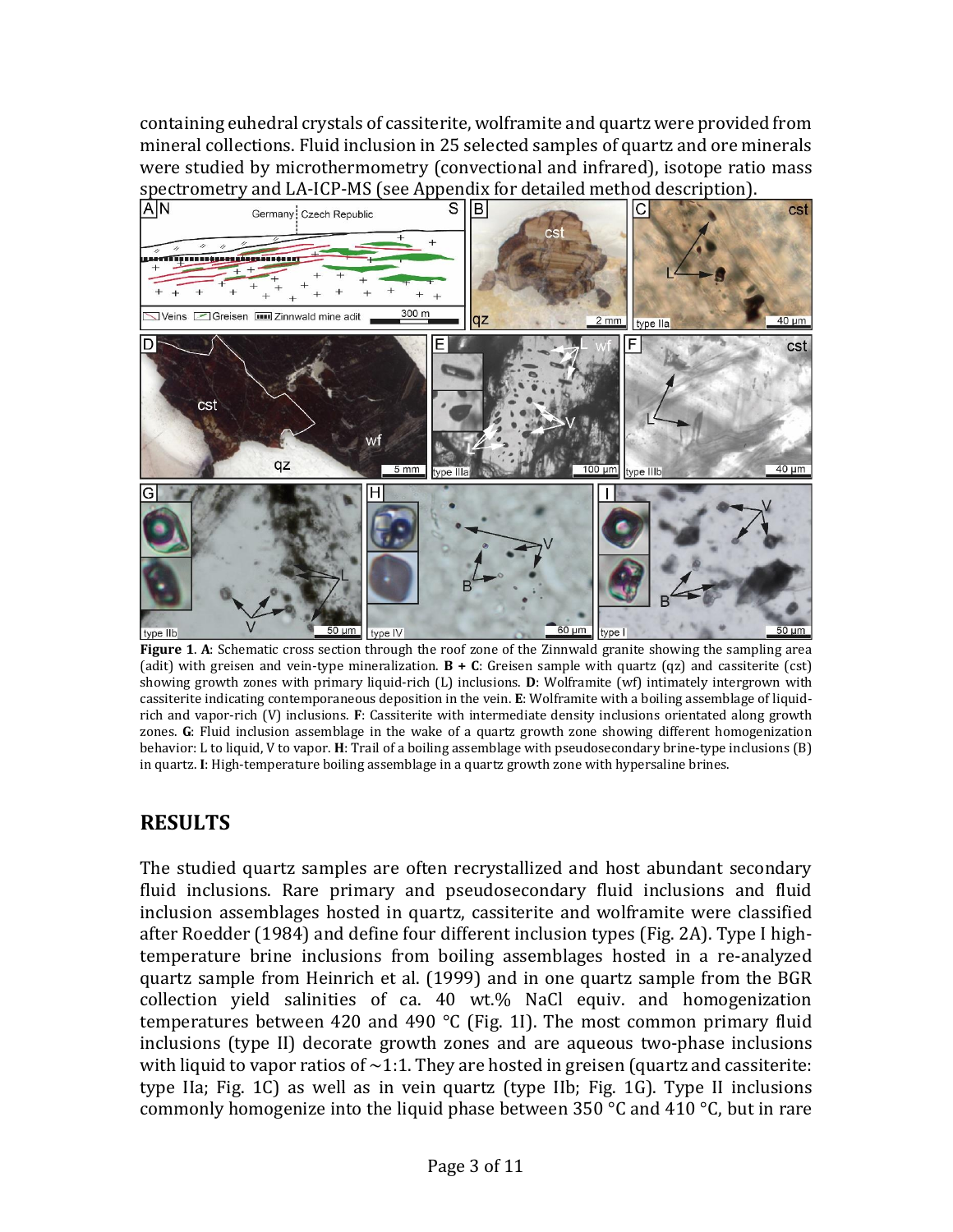FIAs they homogenize either into the liquid or vapor phase (Fig. 1G) or even show critical homogenization. Salinities of type II inclusions range between 1 and 8.5 wt.% NaCl equiv. Type III inclusions are aqueous two-phase inclusions hosted in wolframite (type IIIa; Fig. 1E) and cassiterite (type IIIb; Fig. 1F) in veins. Most type IIIa inclusions are liquid-rich, have homogenization temperatures between 340 and 350 °C and salinities of 10 – 12 wt.% NaCl equiv. Type IIIa inclusions are locally found in boiling assemblages (Fig. 1E). Type IIIb inclusions in cassiterite have lower homogenization temperatures of ca. 335 °C and higher salinities of  $\sim$ 14 wt.% NaCl equiv. even though cassiterite is intimately intergrown with wolframite. Type III inclusions are not contained in quartz, not even in quartz intergrown with wolframite (Fig. 1D). Rare type IV fluid inclusion low-temperature boiling assemblages were observed in two samples from a quartz vein (Fig. 1H). The samples host abundant small vapor-rich inclusions besides brine inclusions which mostly contain two to three solid phases and have salinities around 30 wt.% NaCl equiv. and homogenization temperatures of ca. 300 °C.



**Figure 2. A**: Homogenization temperatures and salinities of different fluid inclusion types (I – IV) in quartz (squares), cassiterite (circles) and wolframite (triangles). Grey and white fields group individual fluid inclusion assemblages. **B**: Element contents in fluid inclusions by LA-ICP-MS.

LA-ICP-MS analyses show that all elements necessary for the formation of cassiterite (Sn) and wolframite (Mn, Fe, W) can be detected in all inclusion types (Fig. 2B). Sn contents are slightly higher in the boiling assemblages (I, IV) than in type IIb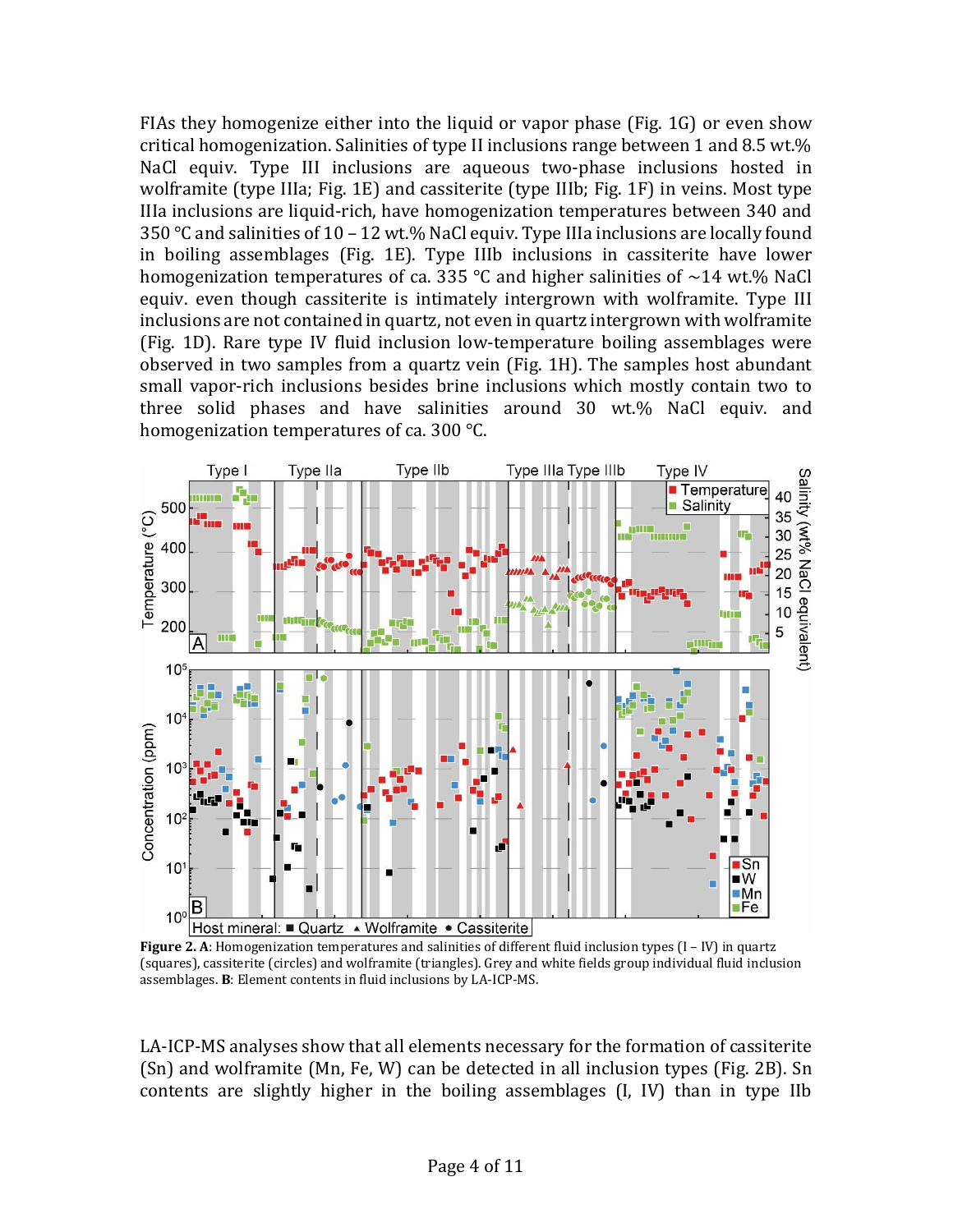inclusions. Wolframite has higher traces of Sn, but some type IIIa inclusions have detectable Sn contents of up to 2400 ppm. Relevant metals for the formation of wolframite are more enriched in brine-type inclusions and have similar contents in greisen (IIa) and vein quartz (IIb).

The different fluid inclusion types show a strong similarity in chemical compositions, suggesting a common source fluid, with variations mainly depending on different salinities due to phase separation and fractionation. A single fluid source is best documented by various almost linear positive correlations, e.g., Cs/Na versus Rb/Na ratios and As versus Cs contents (Fig.  $3A + B$ ) and homogeneous  $\mathbb{Z}^{13}$ Cco<sub>2</sub> values of fluid inclusions in quartz and cassiterite between  $25.5$  and  $27$ %, which is consistent with a magmatic fluid source (e.g. Fuex and Baker, 1973). The geochemical data further show that fluid inclusions in all type II inclusions have similar element contents whereas the FI from boiling assemblages (type I, III, IV) form a distinct cluster of high element concentrations (see Appendix for statistical values).

#### **FLUID EVOLUTION**

Type IV FIA allow a direct estimate of the fluid pressures during vein formation because they are tied to the two-phase liquid-vapor (LV) coexistence curve, yielding fluid pressures of  $\sim 60 - 100$  bar (Fig. 3C). Type IIb inclusions with variable salinities lack boiling assemblages and yield minimum entrapment pressures between 150 and 330 bar. Their variable homogenization behavior indicate that they were also likely trapped at or near the LV-coexistence and that the salinity variations of  $1 - 10$  wt.% NaCl equiv. reflect gentle boiling. Since all sampled veins represent a similar depth level (Fig. 1A) and type II and IV inclusions occur in the same vein, the pressure variation with a factor 1.5 – 5.5 can best be explained by transition from a (nearly) lithostatic to a (nearly) hydrostatic pressure regime, suggesting a paleodepth of  $\sim$ 1 -2km in agreement with estimates for the granite intrusion depth (Dolejš and Stemprok, 2001). Lithostatic fluid pressure conditions have been inferred as a possible mechanism for the formation of sub-horizontal veins by hydraulic fracturing during fluid exsolution from a crystallizing magma chamber (Breiter et al., 2017; Foxford et al., 2000).

Type I inclusions hosted in historic quartz samples yield higher pressure conditions between 250 and 450 bar during fluid entrapment, suggesting sample origin from deeper parts of the deposit. The high temperatures partially narrow the temperature gap between an assumed solidus temperature of the granite of  $\sim 650^{\circ}$ C (Johannes, 1984) and the average mineralization temperature of 380 °C.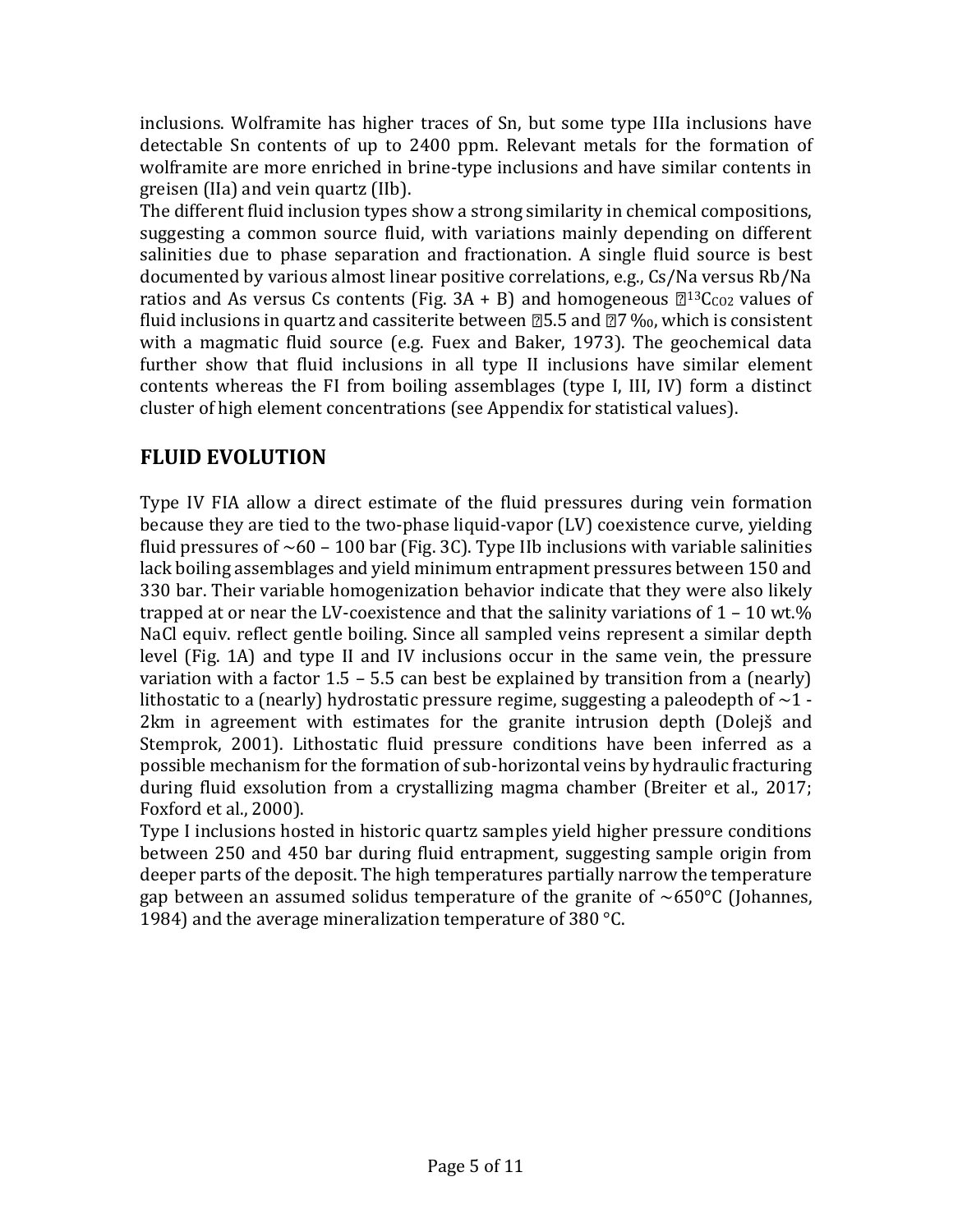

Figure 3. A + B: Cs/Na versus Rb/Na ratios and Cs versus As contents of different fluid inclusion types showing near-linear trends. **C**: Pressure estimates from homogenization temperatures and salinities. Fluid inclusions of type IIa in Greisen overlap with type IIb inclusions. Fluid inclusions of type IIIa and IIIb in vein wolframite and cassiterite form a distinct field between type II and type IV brine inclusions. Fluid pressures, phase relations and isotherms are calculated after Driesner and Heinrich (2007).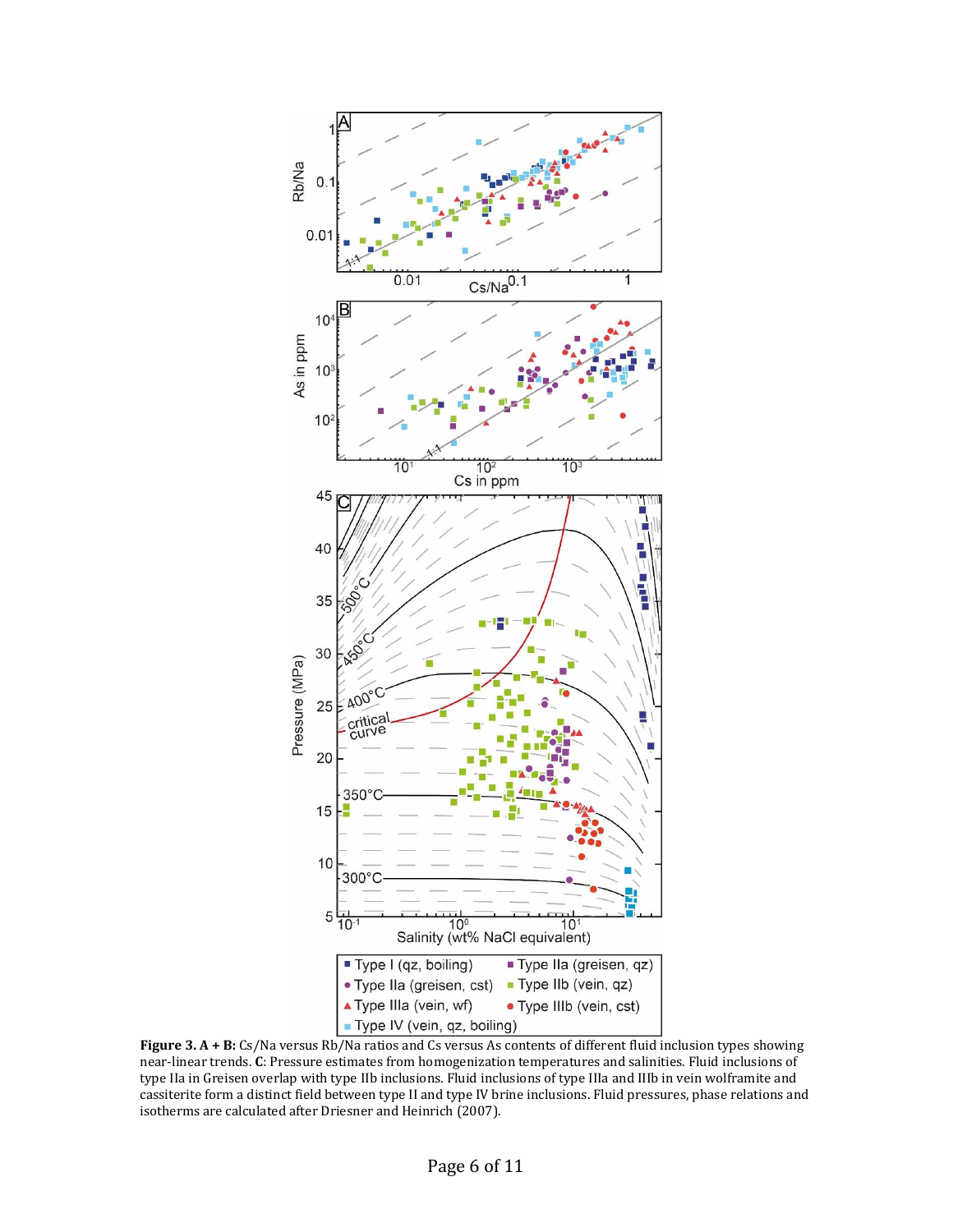#### **ORE PRECIPITATION**

The type III inclusions in ore minerals from vein mineralization follow the same trend of decreasing pressures and temperatures and increasing salinities along the twophase coexistence field. Their entrapment conditions are positioned in the middle between the inclusions representing the lithostatic (type II) and the hydrostatic (type IV) endmembers of the fluid evolution in the veins. This interpretation is confirmed by the presence of boiling FIAs in wolframite (type IIIa) and their geochemical similarities to other boiling FIAs. The FIA in the intergrown wolframite-cassiterite sample form slightly different types (IIIa and IIIb, respectively), which suggests a rapid, dynamic process during ore deposition, such as depressurization during fracture opening. A transient pressure drop from nearly-litohstatic to sub-hydrostatic conditions leads to partial loss of the high-enthalpy vapor phase, resulting in cooling and salinity increase of the remaining brine.

The similarities in chemical composition and partial overlap of fluid inclusions types IIa (greisen) and IIb (vein quartz) suggest a simultaneous formation of vein and greisen in Zinnwald, which is in line with geological observations at the mine where quartz veins can be hosted by greisen, granite (not greisenized) or partially by granite and greisen.

Our interpretation suggests two contrasting processes of Sn-W deposition for greisen and vein mineralization: (1) fluid-rock reaction and (2) phase separation. Sn can be transported as Sn(II) or Sn(IV) by complexation with Cl-in the fluid whereas W is in solution as  $WO_4^2$ . Therefore, Sn $O_2$  (cassiterite) can be precipitated by removing HCl from the fluid system (Schmidt, 2016):

$$
[SnCl_4(H_2O)_2]^0 = SnO_2 + 4HCl
$$
\n(1)

$$
[SnCl3]+H++2H2O = SnO2+3HCl + H2
$$
 (2)

Wolframite precipitation needs additional cations (here, Fe and Mn) which are also mostly transported as complexes with Cl- (Heinrich, 1990):

$$
H_2WO_4 + (Fe, Mn)Cl_2 = (Fe, Mn)WO_4 + 2HCl
$$
 (3)

Greisenization (hydrolysis of feldspars and biotite) moves the Sn-reactions (1, 2) to the right and can therefore precipitate cassiterite, whereas W can still stay in solution, e.g., if Fe and Mn are consumed for the formation of zinnwaldite (Tischendorf et al., 1997). During fluid phase separation volatile elements (e.g., HCl, Cl<sup>-</sup>, H<sup>+</sup>) preferentially partition into the vapor phase (Bischoff et al., 1996; Simonson and Palmer, 1993) which can readily leave the system due to its low density, leading to a change in the chemical composition of the fluid and therefore to cassiterite and simultaneous wolframite precipitation (Heinrich, 1990).

Phase separation during vein opening may be episodic, but the presence of a brine phase and the absence of pure vapor inclusions exclude extreme pressure drops during flashing events (Clark and Williams-Jones, 1990; Moncada et al., 2017). Ore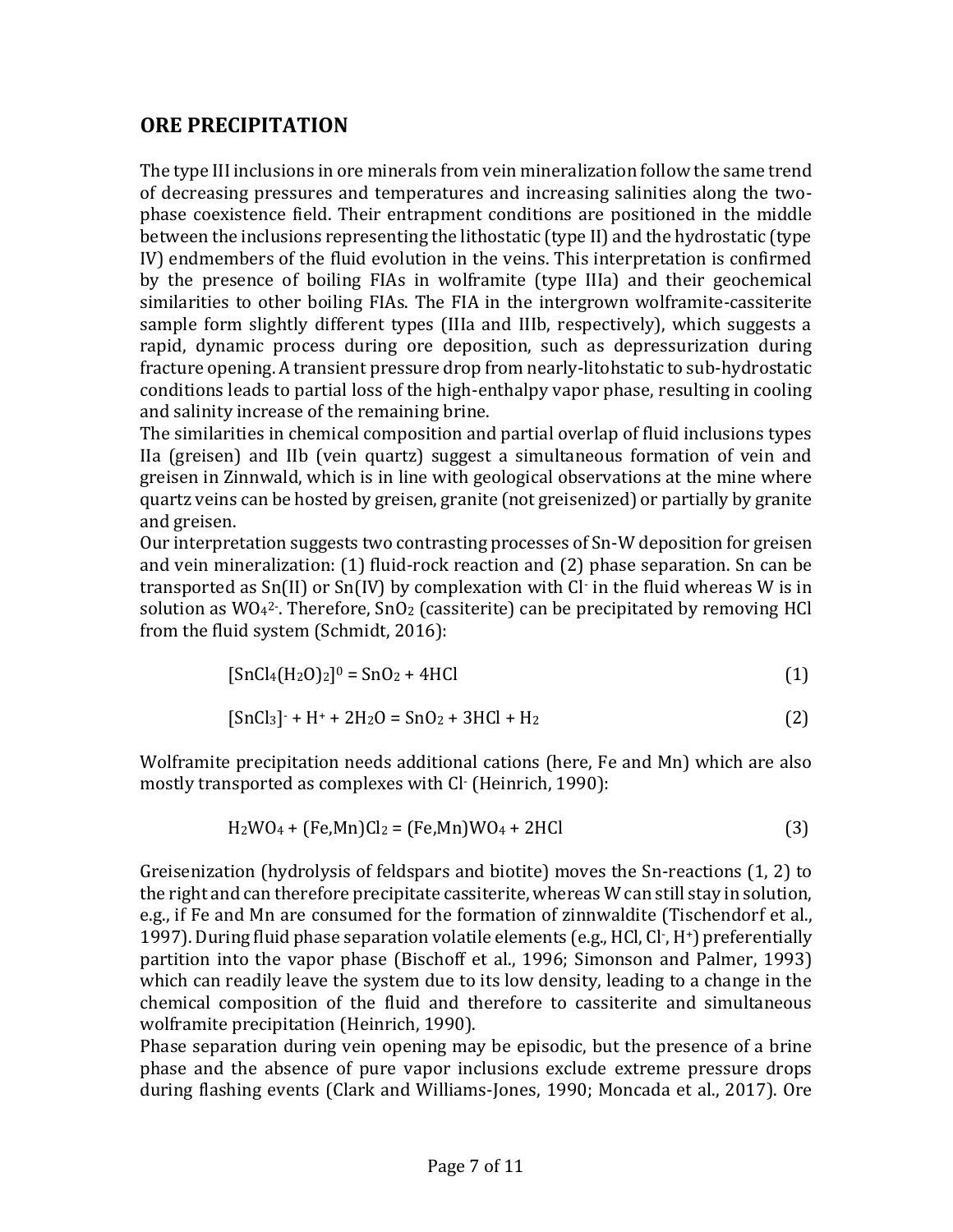precipitation due to phase separation with the proposed mechanism will be most efficient at relatively low pressures where the vapor phase has a very low density. This relation suggests that greisen deposits with Sn-W-rich veins are more favorably associated with shallow intrusions, while fluids exsolved from deeper intrusions may be capable of avoiding wolframite precipitation by phase separation and allow metal transport to more distal parts, where fluids can interact with the surrounding rocks (e.g. Polya, 1989).

#### **CONCLUSIONS**

Our fluid inclusion study suggests that contrasting mineralization styles at the Sn-W Zinnwald deposit, Erzgebirge formed from a single magmatic fluid:

1. Feldspar hydrolysis during fluid-rock interaction in the roof of an evolved granitic intrusion leads to the formation of cassiterite-bearing greisen bodies.

2. Transient changes of the pressure regime from lithostatic to (sub-)hydrostatic conditions due to vein opening leads to phase separation and vapor loss, triggering coeval precipitation of wolframite and cassiterite in quartz veins within the greisenized cupola.

The fluid inclusion data, together with geological observations at the mine, suggest that both precipitation mechanisms happen roughly at the same time. The results of this study also show that fluid inclusion assemblages in ore minerals can form distinct compositional fields, which may be overlooked or not even documented in primary growth zones in coexisting vein quartz, highlighting the importance of fluid inclusion analyses in ore minerals as direct evidence for ore formation in dynamic hydrothermal systems.

#### **ACKNOWLEDGMENTS**

We thank the HU Berlin and BGR Hannover for samples from their mineral collections and the guides from the Zinnwald visitors mine as well as GEOS Engineers Company for sampling allowance and support. We further thank M. Sośnicka, C. Schmidt and K. Schlöglova for fruitful discussions. Insightful comments and suggestions from M. Barton and two anonymous reviewers helped to improve the manuscript. The project was funded by the German Federal Ministry of Education and Research (BMBF) within the project GRAMME (033R149).

#### **REFERENCES CITED**

Audétat, A., Günther, D., and Heinrich, C.A., 2000, Causes for large-scale metal zonation around mineralized plutons: Fluid inclusion LA-ICP-MS evidence from the Mole Granite, Australia: Economic Geology and the Bulletin of the Society of Economic Geologists, v. 95, p. 1563–1581,

https://doi.org/10.2113/gsecongeo.95.8.1563.

Bischoff, J.L., Rosenbauer, R.J., and Fournier, R.O., 1996, The generation of HCl in the system CaCl2–H2O: Vapor-liquid relations from 380–500 C: Geochimica et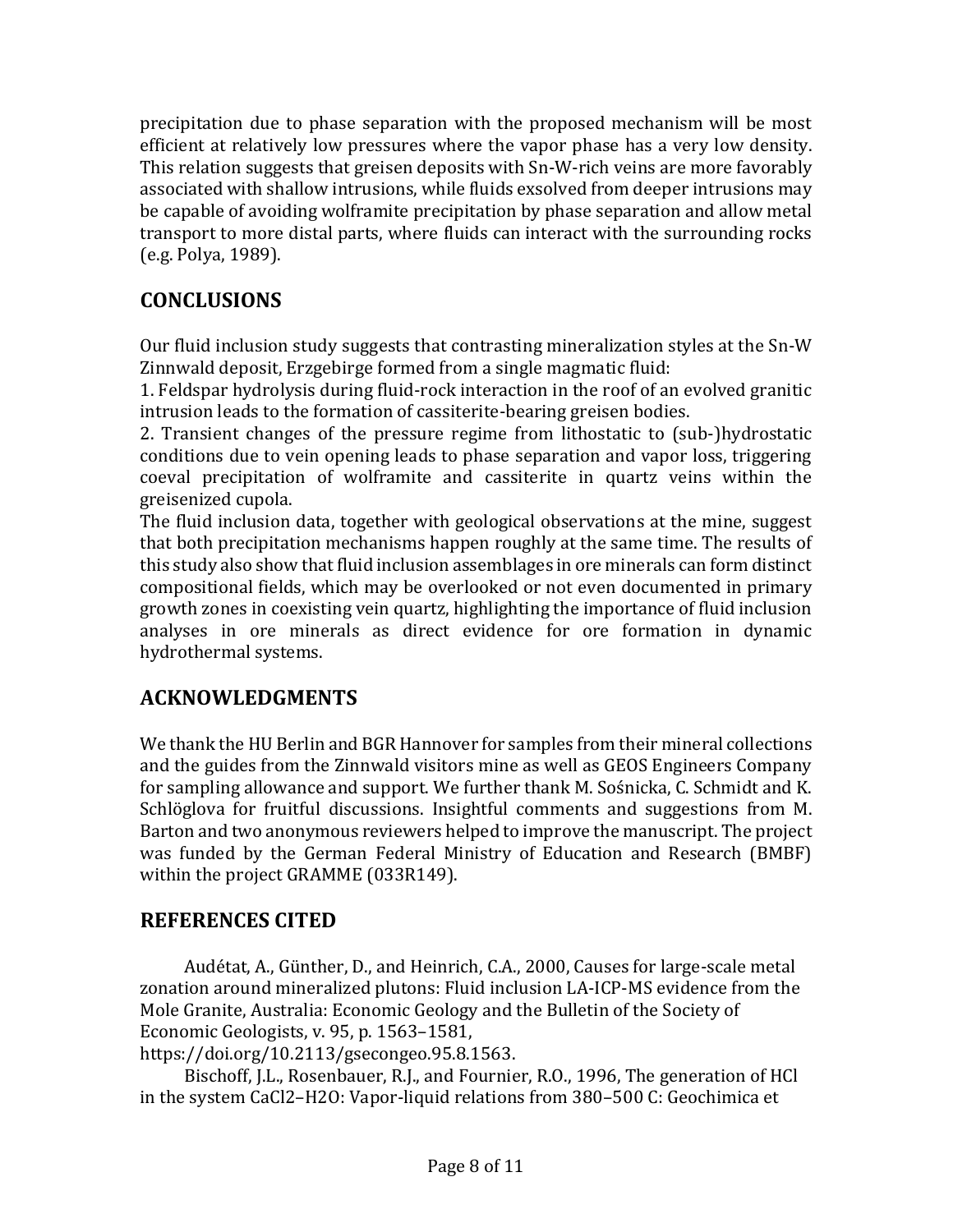Cosmochimica Acta, v. 60, p. 7–16, https://doi.org/10.1016/0016-7037(95)00365- 7.

Breiter, K., Ďurišová, J., Hrstka, T., Korbelová, Z., Vaňková, M., Galiová, M. V., Kanický, V., Rambousek, P., Knésl, I., and Dobeš, P., 2017, Assessment of magmatic vs. metasomatic processes in rare-metal granites: A case study of the Cínovec/Zinnwald Sn-W-Li deposit, Central Europe: Lithos, v.°292-293, p.°198-217, https://doi.org/10.1016/j.lithos.2017.08.015.

Clark, J. R., and Williams-Jones, A. E., 1990, Analogues of epithermal gold–silver deposition in geothermal well scales: Nature, v.°346, p.°644-645, https://doi.org/10.1038/346644a0.

Dolejš, D., and Stemprok, M., 2001, Magmatic and hydrothermal evolution ofLi-F granites: Cínovec and Krásnointrusions, Krušné hory batholith, Czech Republic: Bulletin of Czech Geological Survey, v. 76, p. 77–99.

Driesner, T., and Heinrich, C. A., 2007, The system H2O–NaCl. Part I: Correlation formulae for phase relations in temperature–pressure–composition space from 0 to 1000°C, 0 to 5000bar, and 0 to 1 XNaCl: Geochimica et Cosmochimica Acta, v.°71, p.°4880-4901,

https://doi.org/10.1016/j.gca.2006.01.033.

Förster, H.-J., Tischendorf, G., Seltmann, R., and Gottesmann, B., 1998, Die variszischen Granite des Erzgebirges: Neue Aspekte aus stofflicher Sicht: Zeitschrift für Geologische Wissenschaften, v. 26, p. 31–60.

Foxford, K., Nicholson, R., Polya, D., and Hebblethwaite, R., 2000, Extensional failure and hydraulic valving at Minas da Panasqueira, Portugal: evidence from vein spatial distributions, displacements and geometries: Journal of Structural Geology, v. 22, p. 1065-1086, https://doi.org/10.1016/S0191-8141(00)00029-8.

Fuex, A., and Baker, D.R., 1973, Stable carbon isotopes in selected granitic, mafic, and ultramafic igneous rocks: Geochimica et Cosmochimica Acta, v. 37, p. 2509–2521, https://doi.org/10.1016/0016-7037(73)90295-0.

Halter, W.E., Williams-Jones, A.E., and Kontak, D.J., 1998, Modeling fluid–rock interaction during greisenization at the East Kemptville tin deposit: Implications for mineralization: Chemical Geology, v. 150, p. 1–17, https://doi.org/10.1016/S0009- 2541(98)00050-3.

Heinrich, C.A., 1990, The Chemistry of Hydrothermal Tin (-Tungsten) Ore Deposition: Economic Geology and the Bulletin of the Society of Economic Geologists, v. 85, p. 457–481, https://doi.org/10.2113/gsecongeo.85.3.457.

Heinrich, C.A., Günther, D., Audétat, A., Ulrich, T., and Frischknecht, R., 1999, Metal fractionation between magmatic brine and vapor, determined by microanalysis of fluid inclusions: Geology, v. 27, p. 755–758, https://doi.org/10.1130/0091-7613(1999)027<0755:MFBMBA>2.3.CO;2.

Johannes, W. (1984), Beginning of melting in the granite system Qz-Or-Ab-An-H2O: Contributions to Mineralogy and Petrology, v.°86(3), p.°264-273, https://doi.org/10.1007/BF00373672

Kelly, W.C., and Rye, R.O., 1979, Geologic, fluid inclusion, and stable isotope studies of the tin-tungsten deposits of Panasqueira, Portugal: Economic Geology and the Bulletin of the Society of Economic Geologists, v. 74, p. 1721–1822, https://doi.org/10.2113/gsecongeo.74.8.1721.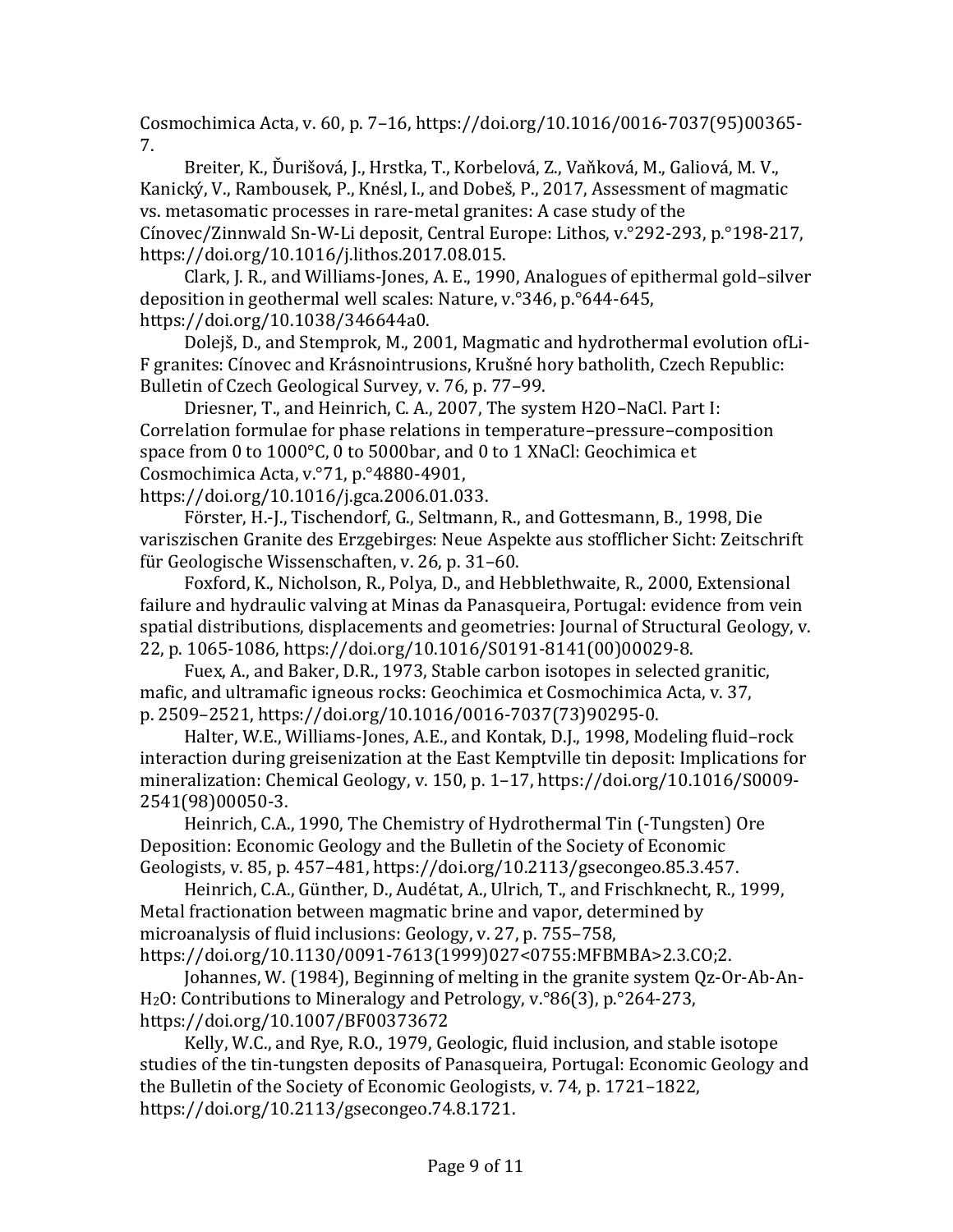Kouzmanov, K., Pettke, T., and Heinrich, C.A., 2010, Direct analysis of oreprecipitating fluids: Combined IR microscopy and LA-ICP-MS study of fluid inclusions in opaque ore minerals: Economic Geology and the Bulletin of the Society of Economic Geologists, v. 105, p. 351–373,

https://doi.org/10.2113/gsecongeo.105.2.351.

Landis, G.P., and Rye, R.O., 1974, Geologic, Fluid Inclusion, and Stable Isotope Studies of the Pasto Buena Tungsten-Base Metal Ore Deposit, Northern Peru: Economic Geology and the Bulletin of the Society of Economic Geologists, v. 69, p. 1025–1059, https://doi.org/10.2113/gsecongeo.69.7.1025.

Lecumberri-Sanchez, P., Vieira, R., Heinrich, C., Pinto, F., and Wӓlle, M., 2017, Fluid-rock interaction is decisive for the formation of tungsten deposits: Geology, v. 45, p. 579–582, https://doi.org/10.1130/G38974.1.

Lüders, V., 1996, Contribution of infrared microscopy to fluid inclusion studies in some opaque minerals (wolframite, stibnite, bournonite); metallogenic implications: Economic Geology and the Bulletin of the Society of Economic Geologists, v. 91, p. 1462–1468, https://doi.org/10.2113/gsecongeo.91.8.1462.

-, 2017, Contribution of infrared microscopy to studies of fluid inclusions hosted in some opaque ore minerals: possibilities, limitations, and perspectives: Mineralium Deposita, v. 52, p. 663–673, https://doi.org/10.1007/s00126-016- 0694-4.

Moncada, D., Baker, D., and Bodnar, R.J., 2017, Mineralogical, petrographic and fluid inclusion evidence for the link between boiling and epithermal Ag-Au mineralization in the La Luz area, Guanajuato Mining District, México: Ore Geology Reviews, v. 89, p. 143–170, https://doi.org/10.1016/j.oregeorev.2017.05.024.

Pitfield, P., Brown, T., Gunn, G., and Rayner, D., 2011, Tungsten - Mineral Profile: British Geological Survey, 34 p.,

http://www.bgs.ac.uk/mineralsUK/statistics/mineralProfiles.html

Polya, D., 1989, Chemistry of the main-stage ore-forming fluids of the Panasqueira W-Cu (Ag)-Sn deposit, Portugal; implications for models of ore genesis: Economic Geology, v.°84, p.°1134-1152,

https://doi.org/10.2113/gsecongeo.84.5.1134.

Roedder, E., 1984, Fluid inclusions, Mineralogical Society of America, Reviews in Mineralogy Volume 12.

Romer, R.L., and Kroner, U., 2016, Phanerozoic tin and tungsten mineralization—Tectonic controls on the distribution of enriched protoliths and heat sources for crustal melting: Gondwana Research, v. 31, p. 60–95, https://doi.org/10.1016/j.gr.2015.11.002.

Schmidt, C., 2016, Tin Speciation in H<sub>2</sub>O+HCl fluids to 600°C from Raman spectroscopy: 15th International Conference on Experimental Mineralogy, Petrology and Geochemistry, Zürich, Abstract Volume EMPG XV, p. 61.

Simonson, J., and Palmer, D.A., 1993, Liquid-vapor partitioning of HCl (aq) to 350 C: Geochimica et Cosmochimica Acta, v. 57, p. 1–7, https://doi.org/10.1016/0016-7037(93)90462-6.

Stemprok, M., 1967, Genetische Probleme der Zinn-Wolfram-Vererzung im Erzgebirge: Mineralium Deposita, v. 2, p. 102–118, https://doi.org/10.1007/BF00206583.